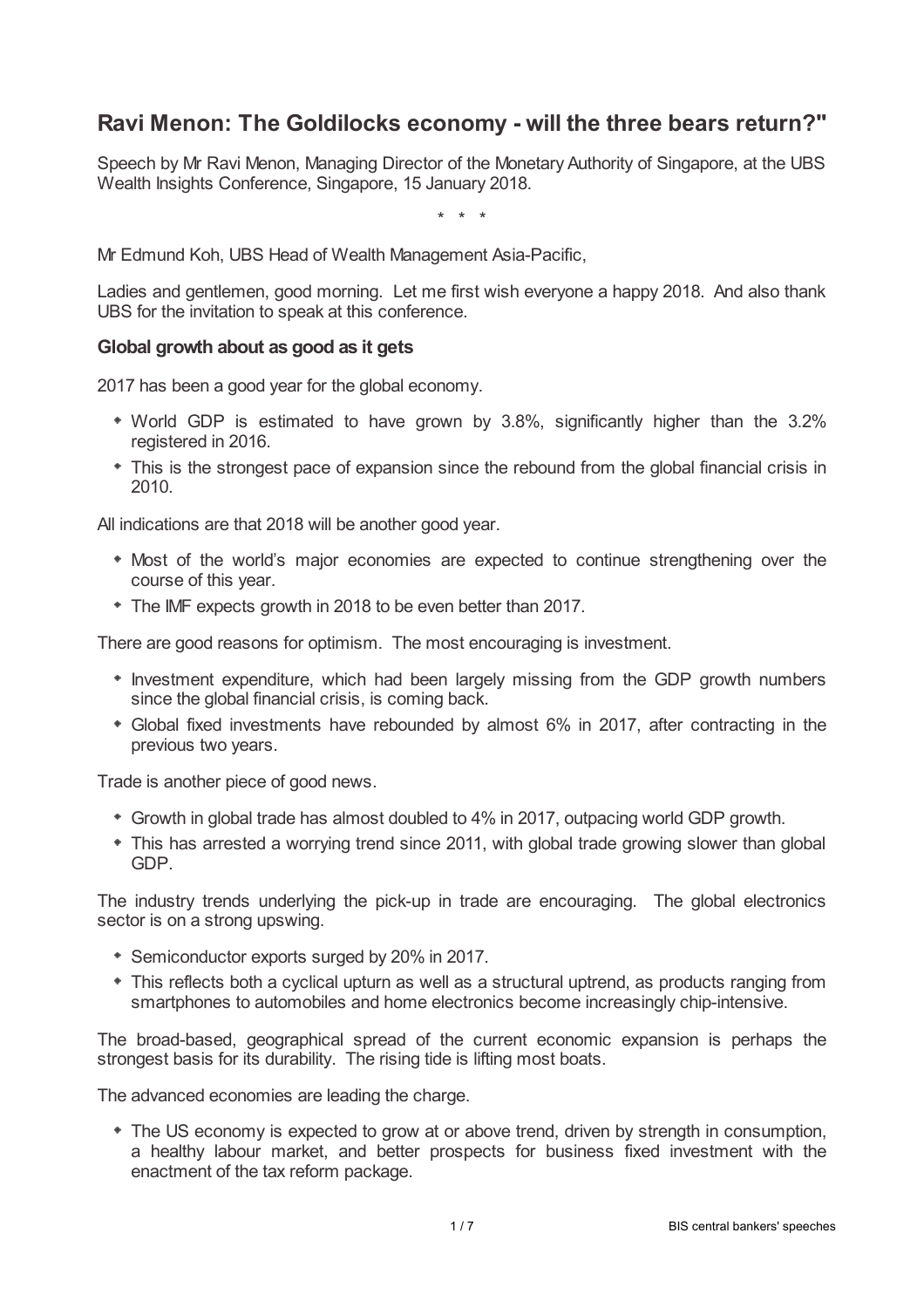- The Eurozone economy was probably the most pleasant surprise of 2017, with a strong recovery in household spending and private investment. There is still slack in the economy, suggesting that the growth momentum is likely to be sustained.
- The Japanese economy has recorded the longest growth streak in 16 years, with a resurgence in exports and investment.

Emerging market economies – especially in Asia – are benefitting from the positive spill-overs from the advanced economies as well as healthier macro fundamentals.

Emerging Asia is benefiting from the pick-up in the global electronics cycle, recovery in commodity prices, steady domestic demand, and benign financial conditions.

China is likely to see a moderation in growth this year but not cool off sharply.

- The government is expected to rein in local government spending, tighten curbs on residential property purchases, and seek to reduce excess industrial capacity.
- But the slowdown is likely to be measured and the risk of a "hard landing" has narrowed.

#### **AGoldilocks economybut three grumpybears maynot be far away**

A striking feature of the global economy is how subdued inflation has been despite broad-based economic expansion and highly accommodative monetary policies.

This benign inflation environment provides the runway for very gradual monetary policy tightening and credit conditions remaining accommodative for longer.

Many analysts have characterised the current configuration of healthy growth, low inflation, and easy financial conditions as a Goldilocks scenario: a global economy that is chugging along, not too hot, not too cold.

- And financial markets see this happy scenario as self-reinforcing, sustained, and accommodated over multiple years.
- This has supported high equity valuations, low bond yields and narrow credit spreads.

But as David Skilling reminded us recently, the Goldilocks story is not complete without the three bears.

- The absence of the bears does not mean they do not exist. They could return any time.
- There are unseen risks out there that we ignore at our peril.

Each of us will have our own list of three bears. Let me share with you what I see as the three bears that might return to spoil Goldilocks' happy stupor.

My "papa bear" is inflation; "mama bear" protectionism; and "baby bear" financial instability.

#### **"Papa Bear" - Inflation**

Let me start with "papa bear" inflation. On conventional wisdom, he should be making an appearance by now.

Historically, inflation comes from high wage growth in a tight labour market during the late stages of the business cycle – a relationship economists describe as the Phillips Curve.

- Cyclical conditions are now tight in major economies, especially in the US.
	- US unemployment rate has fallen to 4.1%, well below the Fed's estimated Non-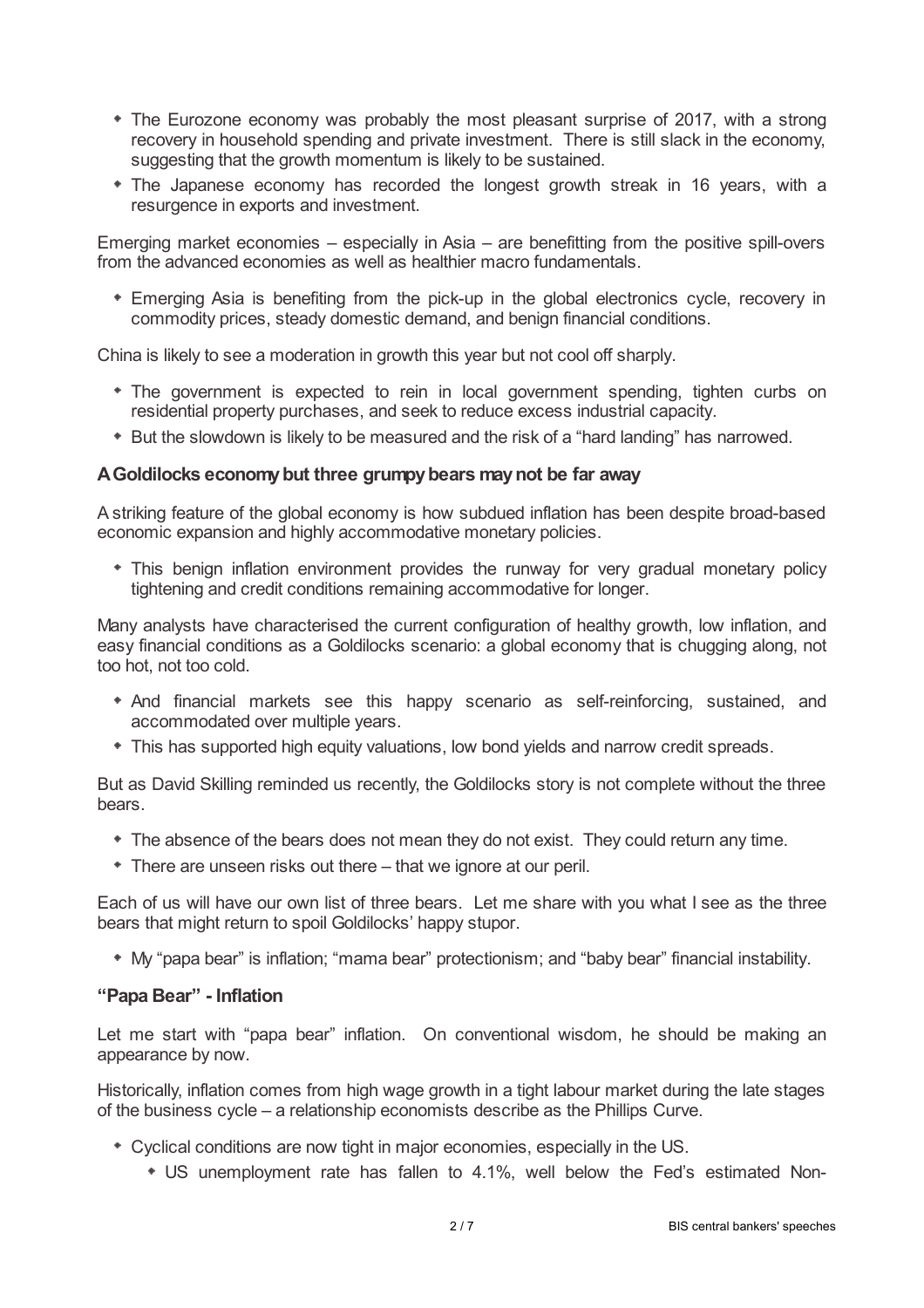Accelerating Inflation Rate of Unemployment (NAIRU) of 4.6%.

Yet, wage growth has remained at around 2.5%, below the pre-crisis average of 3.5%.

Whenever central bankers gather these days, this phenomenon of "missing inflation" is often the main topic of discussion.

- Many wonder whether the Philips Curve has permanently flattened meaning whether the negative relationship between the unemployment rate and wage growth has fundamentally weakened.
- Some even ask if the Philips Curve is dead if the relationship no longer exists.

Why has "papa bear" inflation been missing to-date?

The first and simplest explanation is that the headline measure of unemployment may be understating the level of slack in the economy.

- In the US, the IMF estimates that the output gap between actual and potential GDP has only just closed.
- The output gaps in the EU and Japan are still some way off from closing.

There may also be quite some slack in the labour market that may not be fully apparent.

- Part-time workers now make up about a third of the US work force, and many of them want to transit to full-time jobs.
- The labour force participation rate in the US remains near a cyclical low, at 63%.
- Even after accounting for the retirement of baby boomers, a meaningful segment of the population could re-join the workforce.
- If the labour market in reality is not as tight as the unemployment number suggests, then it is not surprising that wage growth has been weak.

A second reason for low inflation has to do with the effects of globalisation.

- The integration into global production chains of workers from China, India, and the ex-Soviet republics during the 1990s and 2000s is estimated to have nearly doubled the size of global labour supply.
- This labour supply shock, facilitated by expanding global value chains, has exerted significant downward pressure on tradable goods prices.
- And the international outsourcing of production appears to have dampened the "pricing power" of labour and hence wage growth.

A third explanation is technology.

- $*$  Industrial automation has exerted downward pressure on manufacturing wages.
- Likewise, advances in software programming and artificial intelligence are automating knowledge work and dampening wage increases in the services sector.
- More broadly, the spread of e-commerce has been eroding the monopolistic pricing power of traditional retailers and wholesalers of goods and services – the so-called "Amazon Effect".

I think it is premature to declare the Phillips Curve dead.

- \* Inflation will return when tightening cyclical factors outweigh the structural disinflationary forces.
- And the US could be the first country to show signs of a turnaround in inflation.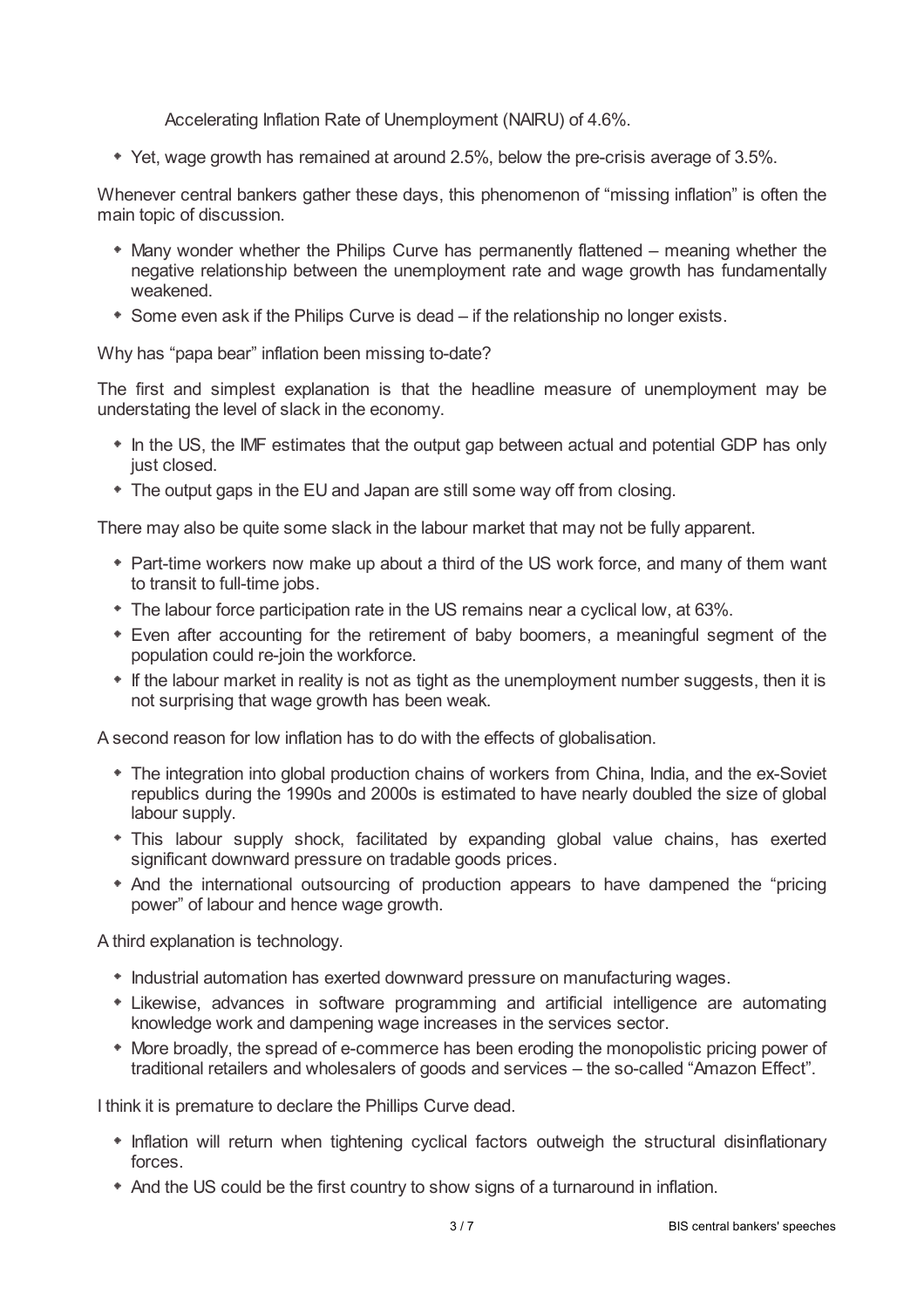- $*$  Its output and unemployment gaps are more or less closed.
- And the recently announced tax cuts could end up boosting aggregate demand beyond the productive capacity of the economy.

The structural factors could well be having a "one-off" effect on prices, rather than a continuing dampening impact on inflation. The disinflationary effects of globalisation may not persist for much longer.

- The world has already globalised considerably over the last two decades.
- With populist pressures, it is unlikely the trend will continue at the same pace.

Technological change may still have some legs to run and its disinflationary effects may persist for a while longer.

\* But will they be strong enough to offset the short-term inflationary pressures from tightening cyclical conditions?

So what happens if inflation returns sooner or comes in higher than expected?

- Central banks will obviously have to tighten monetary policy faster and by more.
- That in itself should not derail economic growth as long as the tightening is done judiciously and credibly.
- No central bank wants to cure inflation by creating a recession.

But monetary policy tightening has always been a tricky business fraught with risk.

- More so now, with the economy attuned to a prolonged period of very low interest rates for such a long time.
- An increase in interest rates could put considerable strain on debt service ratios and lead to sharp cutbacks in household and corporate spending.

For investors, inflation is the biggest bear to watch because monetary policy could tighten at a quicker pace than expected by the markets.

- Markets are currently pricing in only about three Fed rate hikes to end-2019, so it may not take much to unsettle the markets.
- Equities, whose valuations are premised on low discount rates, could sell off in a hurry.

# **"Mama Bear" - Protectionism**

Let me now turn to "mama bear" *protectionism*. And let us not take a hibernating bear for a dead one. This is a bear that may not wake up for a very long time, maybe never. But if it does, it could be ferocious.

Protectionism was the biggest fear this time last year.

- There were populist backlashes against globalisation, represented most vividly by the results of the Brexit referendum in the UK and presidential elections in the US.
- The great relief of 2017 was that this risk did not materialise sufficiently to threaten the global economy or financial markets.

But globalisation continues to face challenges.

The WTO ministerial meeting last month ended inconclusively.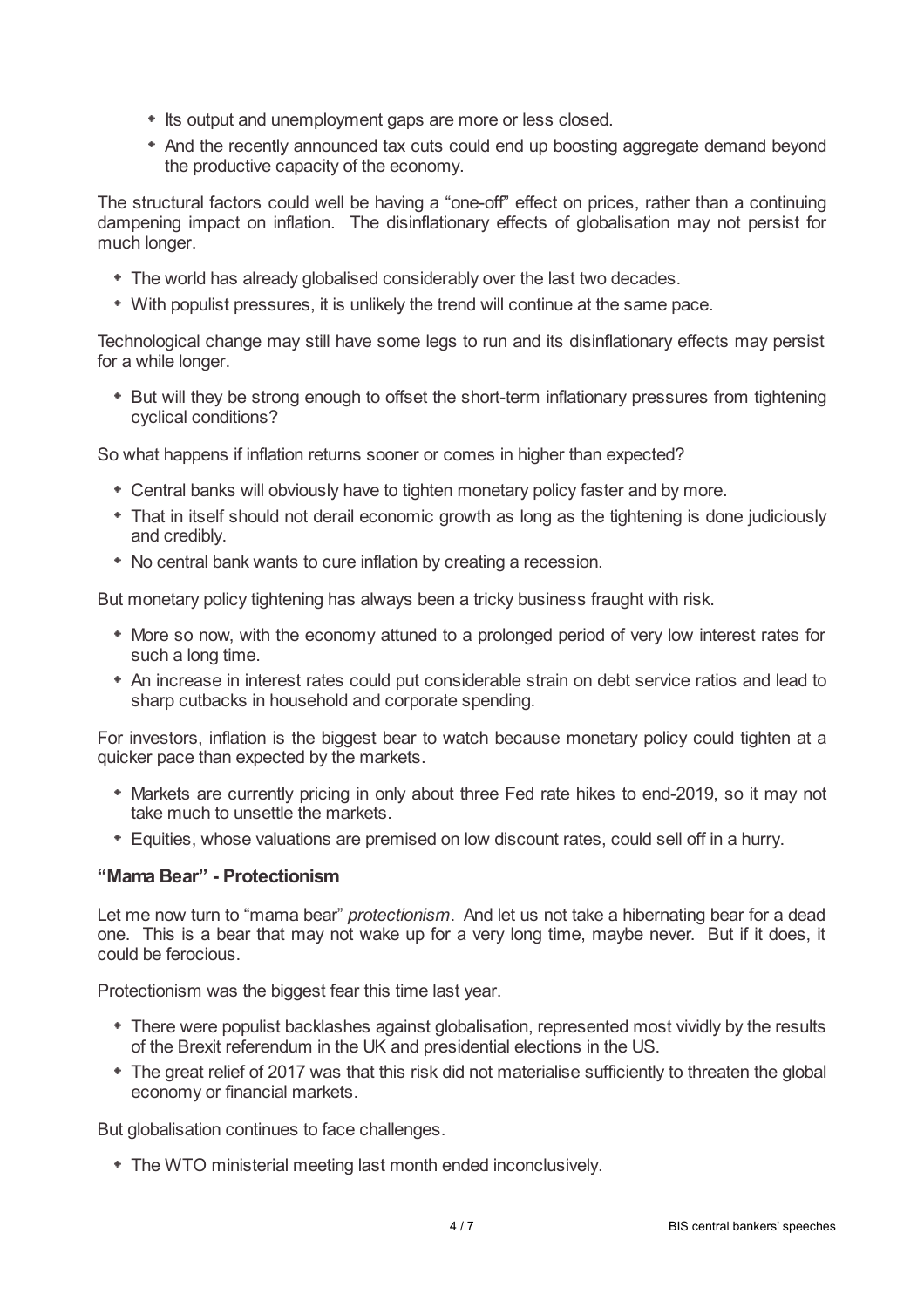- The US pulled out of the Trans-Pacific Partnership (TPP) early last year and has threatened to leave NAFTA.
- In Europe, the risk of a hard Brexit is not trivial.
	- If negotiations break down, both the UK and EU will bear high disruption costs.

Protectionism can do much harm to the global economy because its reach extends beyond the flow of goods and services, to the flow of capital and technology. Large countries have been toughening restrictions on foreign acquisitions and flow of technologies.

- The US Committee on Foreign Investments objected to a record number of requests by overseas investors in 2017.
- The EU is planning to implement a screening framework for cross-border acquisitions.

US tax reforms may potentially have adverse consequences for international trade and investment flows.

- The finance ministers of France, Germany, Italy, Spain and the UK have written to the US, warning that some provisions of the US Tax Cuts and Jobs Act may contravene international trade agreements and tax treaties.
	- For example, a 20% excise tax could be imposed on payments an American company makes for buying goods or services from its foreign subsidiary.

We will do well not to get complacent about the return of "mama bear" because the underlying causes for populist anger and support for protectionism are deeply rooted.

- $*$  Income inequality in many advanced economies remains wide.
	- According to research by McKinsey, two-thirds of households in the US and Western Europe have experienced stagnating or falling real income between 2005 and 2014.
- Trade and immigration are the obvious scapegoats for voters frustrated by the stagnation in living standards.

The risk remains that some countries may erect trade and investment barriers and others may do so in retaliation.

A protectionist spiral will almost certainly derail the growth momentum, not just for 2018 but beyond.

## **"BabyBear" - Financial Instability**

And finally, the "baby bear" of financial instability. A financial crisis is a sure way of thwarting economic growth, as we saw nine years ago. What is the risk now?

From one perspective, the wide-ranging post-crisis regulatory reforms have made the global financial system more robust and resilient.

- Large banks are stronger, more liquid, less leveraged.
- Derivative markets are safer, with central clearing covering more than 90% of OTC derivatives trades in the major jurisdictions.

Yet, from another perspective, the risk of financial instability is not small. This is mainly due to the build-up of leverage in recent years.

\* In the G7 economies, the ratio of government debt to GDP has increased by 45 percentage points since the crisis and is now at its highest since World War II.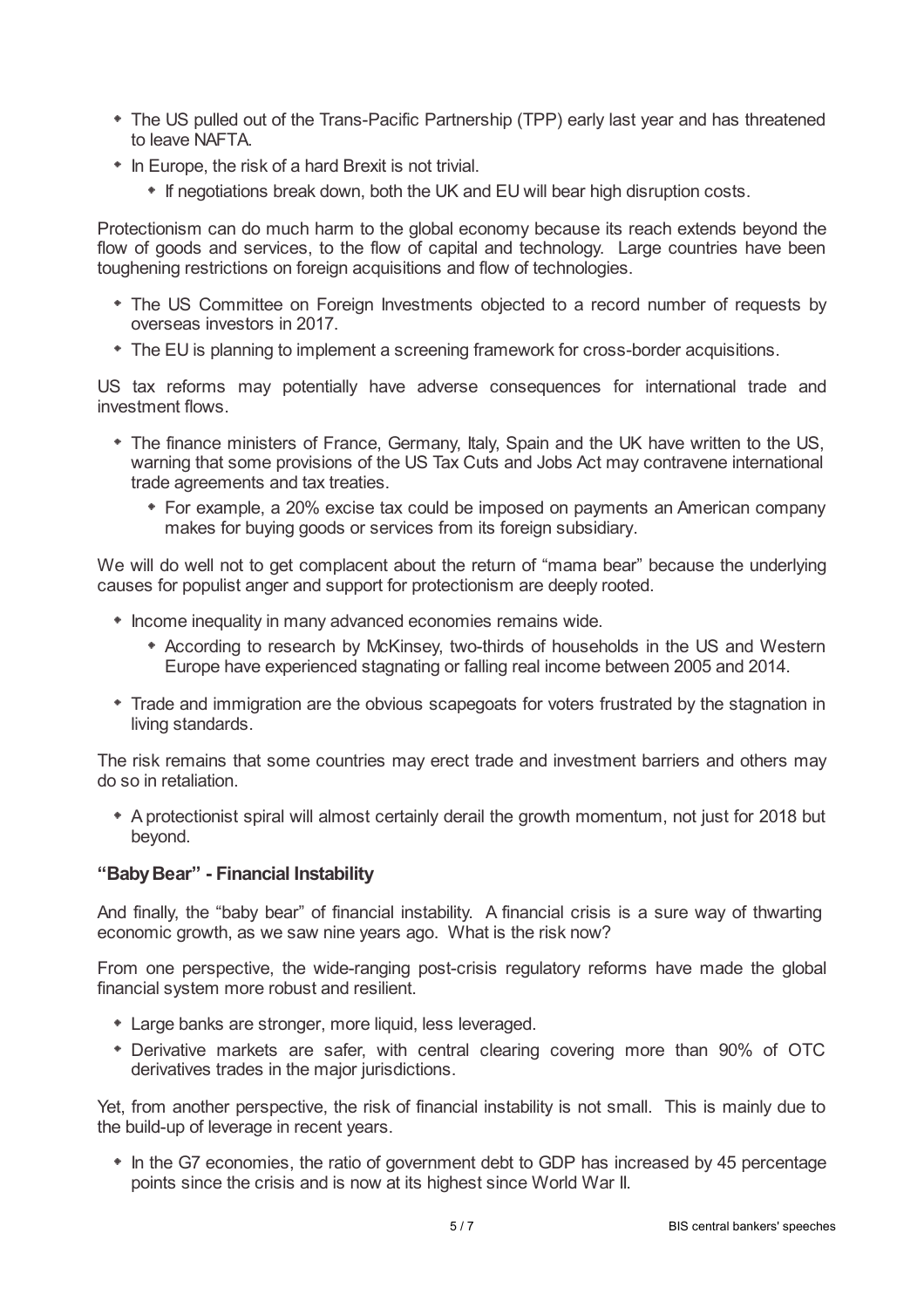- In emerging Asia, corporate debt issuance has ramped up to about US\$200 billion p.a. since 2014, three times the average volume in the preceding five years.
- Household debt has built up sharply in many advanced as well as emerging market economies, with escalating house prices a key driver.

High leverage is a risk factor for financial instability.

- \* I spoke earlier about how an increase in interest rates in a high leverage environment can create debt servicing pressures.
	- If these pressures lead to widespread credit defaults, financial instability is usually not far off.
- Another channel of causation from high leverage to financial instability is through sharp corrections in asset prices, particularly real estate prices.

The financial stability risks in the US and China warrant close monitoring, simply given the size of their economies and financial markets, not to mention the build-up of leverage.

In the US, financial stresses are most apparent in the credit markets.

- Corporate debt has increased by 30% since the crisis, and much of the funds raised has gone into stock buybacks or to highly leveraged corporates.
- The Institute of International Finance estimates that about 8% of US firms (by assets) are unable to cover their annual interest payments.
	- Unanticipated increases in lending rates or a slowdown in earnings growth could tip these vulnerable firms into bankruptcy.

In China, the Bank for International Settlements has estimated total leverage in the system has reached nearly 260% of GDP in 2017.

- The risk is of a hard landing in the overheated Chinese property market, which has been fuelled by rapid lending by trust companies and asset managers.
- Chinese authorities have made reducing systemic financial risks a key priority but have to tread very carefully to avoid destabilising the financial system in the process.

## **Conclusion**

Let me conclude.

There are good reasons to be optimistic about growth in 2018.

- The Goldilocks scenario at least for this year is a reasonable baseline view.
- But we need to be watchful of the three bears who may show up at the front door any time: inflation, protectionism, financial instability.
- And of course, there are other creatures in the wild that we must pay heed to: geopolitical risks like the situation in the Korean peninsula, the South China Sea, and the Middle East.

Unlike fairy tales which tend to have a "happily ever after" ending, the real world is characterised by cycles of good times and bad times.

- Let us hope and work for the former, but also prepare for the latter.
- And the best way to prepare for bad times is to avoid excesses and build up buffers during good times.